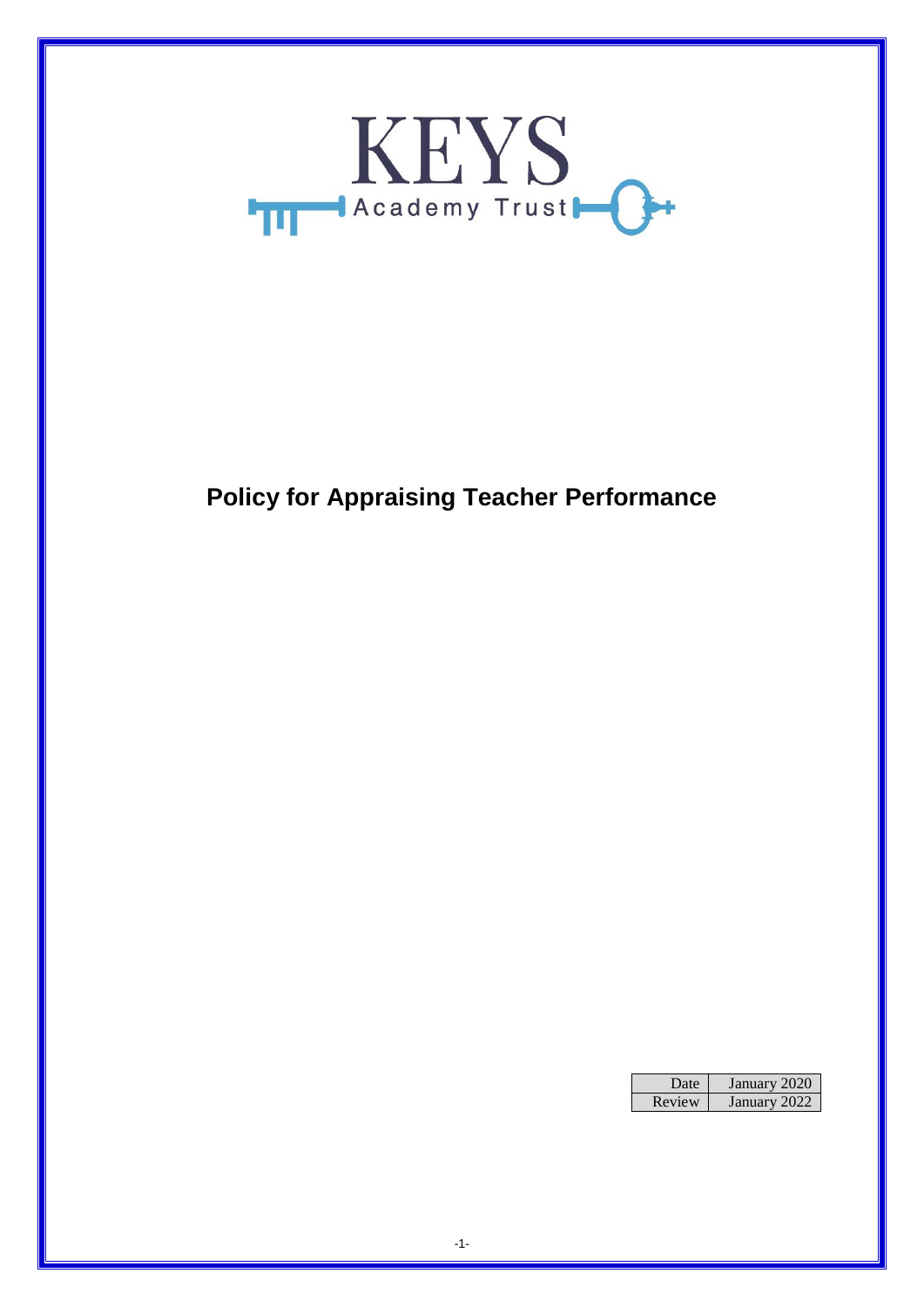## **MODEL POLICY FOR APPRAISING TEACHER PERFORMANCE**

The Governing Body of The Coombes Church of England Primary School adopted this policy on 16 November 2020 following consultation with the recognised teaching unions.

It will review it in January in two years time

## **PURPOSE**

This procedure sets out how The Coombes Church of England Primary School will improve outcomes for children/students, and raise the morale of teachers, by motivating teachers to up-date their skills and improve their performance.

The appraisal procedure will be used also to address any concerns that are raised about a teacher's performance. If concerns are such that they cannot be resolved through the appraisal process, there will be consideration of whether to commence the capability procedure.

## **APPLICATION OF THE APPRAISAL POLICY**

**This policy applies to the head teacher and to all qualified teachers employed at the school/academy except those on contracts of less than one term and those undergoing induction** *(i.e., NQTs)* **or teachers on capability procedures**

Appraisal in this school will be a supportive and developmental process designed to ensure that all teachers have the skills and support they need to carry out their role effectively. It will help to ensure that teachers are able to continue to improve their professional practice and to develop as teachers.

## **THE APPRAISAL PERIOD**

**The appraisal period will run for 12 months**, normally from 31 October to 31 October.

Teachers who are employed on a fixed term contract of less than one year will have their performance managed in accordance with the principles underpinning this policy. **The length of the period will be determined by the duration of their contract.**

Where a teacher starts their employment at the school part-way through a cycle, the head teacher or, in the case where the employee is the head teacher, the Governing Body shall determine the length of the first cycle for that teacher, with a view to bringing his/her cycle into line with the cycle for other teachers as soon as possible.

Where a teacher transfers to a new post within the school part-way through a cycle, the head teacher or, in the case where the employee is the head teacher, the Governing Body shall determine whether the cycle shall begin again and whether to change the appraiser.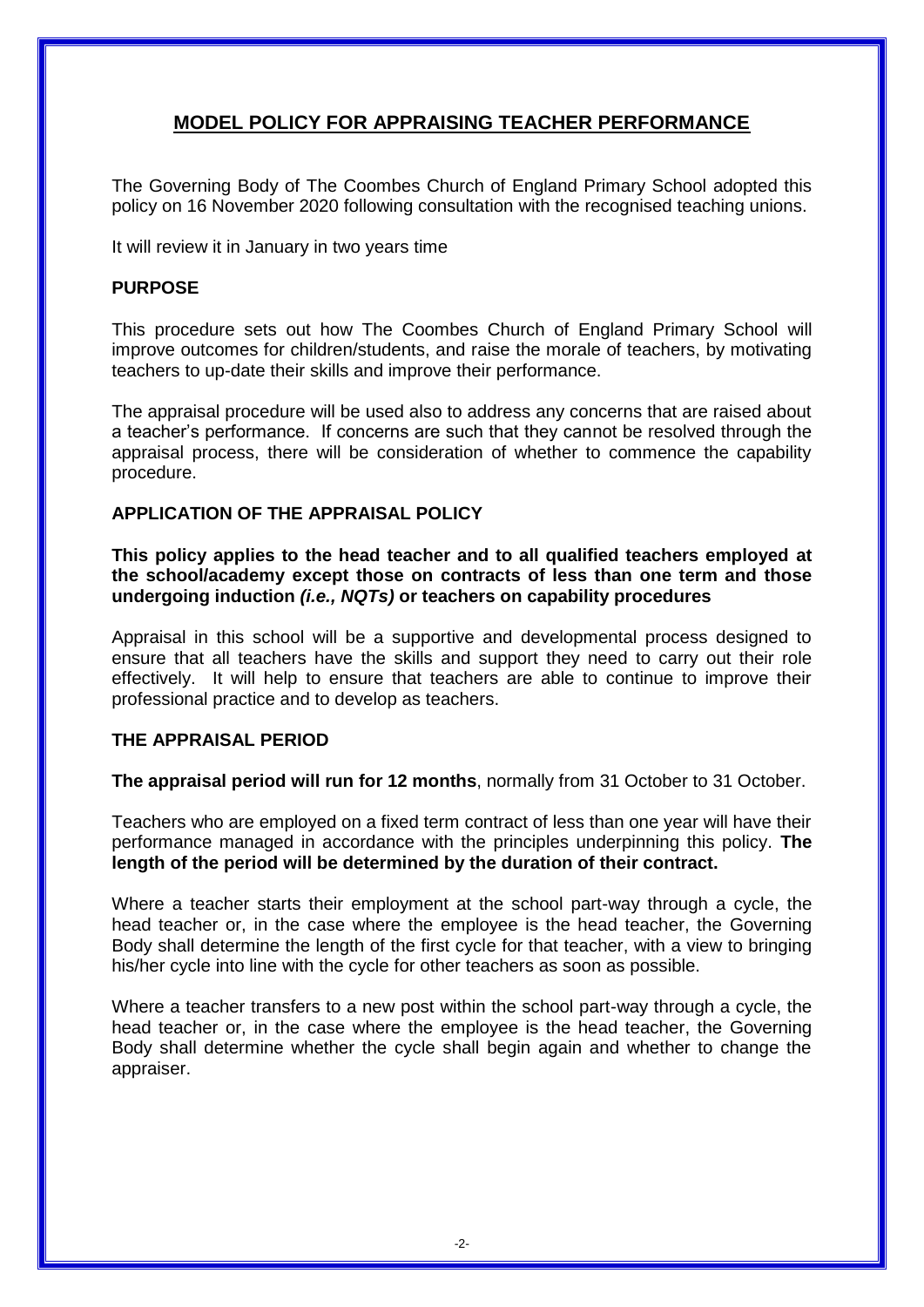#### **APPOINTING APPRAISERS**

All appraisers of teachers, other than those appraising head teachers, will be teachers and will be suitably trained.

#### **Head Teacher**

**The head teacher will be appraised by the Governing Body, supported by a** suitably skilled and/or experienced **external adviser who has been appointed by the Governing Body for that purpose.** 

The task of appraising the head teacher, including the setting of objectives, will be delegated to a sub-group consisting of normally two or three members of the Governing Body.

Where a head teacher is of the opinion that any of the governors appointed by the Governing Body is unsuitable to act as his/her appraiser, s/he may submit a written request for that governor to be replaced, stating the reasons for the request.

#### **Teachers**

The choice of appraiser is for the head teacher. Where teachers have an objection to the head teacher's choice, their concerns will be carefully considered and, where possible, an alternative appraiser will be offered. All appraisers appointed by the head teacher will be qualified teachers and will have current or recent teaching experience.

Where it becomes apparent that the appraiser appointed by the head teacher will be absent for the majority of the appraisal cycle, the head teacher may perform those duties herself/himself or delegate those duties to another teacher for the duration of that absence.

If the head teacher appoints an appraiser who is not the teacher's line manager, the appraiser to whom she/he delegates those duties will have an appropriate position in the staffing structure, together with the necessary background knowledge, skills and training to undertake the role.

Where a teacher is experiencing difficulties and the head teacher is not the appraiser, the head teacher may undertake the role of appraiser. See also section on Teachers Experiencing Difficulties.

## **SETTING OBJECTIVES**

The setting and agreement of objectives is fundamentally important to the effective operation of a performance management system that aims to link individual performance to pay progression. The job description can be a particularly useful place to begin the process of identifying relevant objectives for each individual job holder. However, the job description is just one 'reference document' that can be helpful context to the process of setting and agreeing objectives. Other useful 'reference documents' may include the school improvement plan, the school's business plan, the Ofsted School Inspection Report and the Teachers' Standards.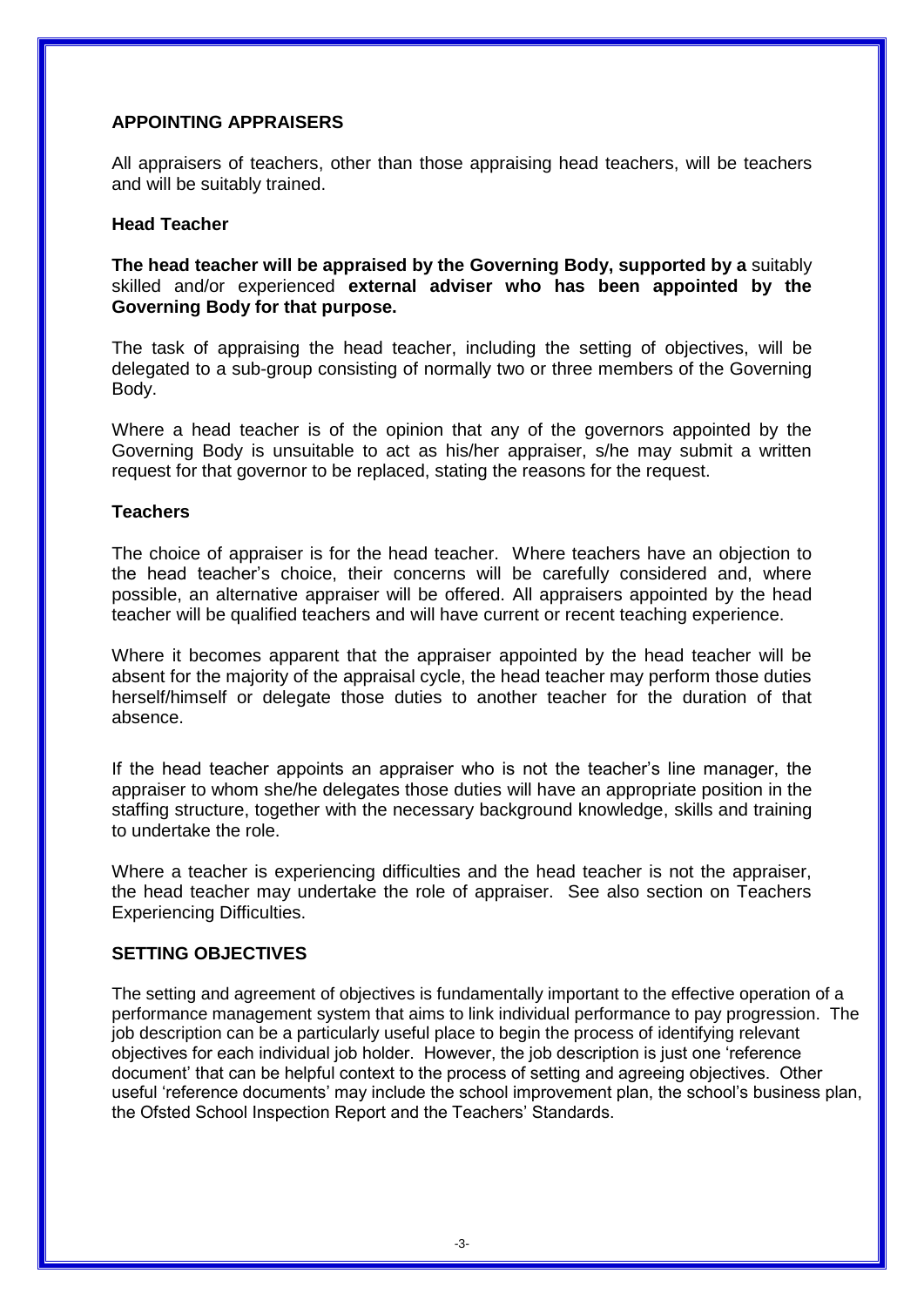Objectives should also be fair and equitable when judged across employees with similar roles and responsibilities. However, appraisal objectives will normally become more challenging as a teacher progresses up the pay scales.

**The head teacher's objectives will be set by** the appraisal sub-group of **the Governing Body after consultation with the external adviser** and the head teacher.

**For all teachers objectives will be set before, or as soon as practicable after, the start of each appraisal period.** The objectives set will be Specific, Measurable, Achievable, Realistic and Time-bound and will be appropriate to the appraisee's role and level of experience. In setting the objectives, reviewers will have regard to what can reasonably be expected in the context of roles, responsibilities and experience, consistent with the school's strategy for achieving a work/life balance for all staff. Appraisees may at any point append their comments alongside their objectives.

The appraiser and appraisee will seek to agree the objectives. Objectives may be revised if circumstances change. The school operates a system of moderation to ensure that all appraisers are working to the same standards. Targets will be moderated across the school to ensure that they are consistent between teachers with similar experience and levels of responsibility. Should the objectives not be agreed, the final decision on allocation of objectives rests with the head teacher.

The agreed objectives will contain a description of what success may look like. Where use of numerical targets is appropriate, these will be reasonable, in the circumstances in which the teacher works and it will be recognised that factors outside teachers' control may significantly affect success.

Setting more than three objectives, or, for example, using sub-targets, can lead to teachers experiencing unreasonable workload and pressure, making the objectives more difficult to achieve. Therefore, other than in exceptional circumstances, no teacher will be given more than three objectives.

**The objectives set for each teacher are intended to contribute to the school's plans for improving the school's educational provision and performance and improving the education of pupils at that school** and will take into account the professional aspirations of the teacher.

The appraiser will take into account the effects of an individual's circumstances, including any disability, when agreeing objectives. For example, this might include a reasonable adjustment to allow an individual slightly longer to complete a task than might otherwise be the case. When staff return from a period of extended absence, objectives may be adjusted to allow them to readjust to their working environment. Objectives will be set out in a planning statement, along with details of any training and support which have been agreed. The planning statement should also specify the evidence that will be collected to support the review of performance including details of the arrangements for task or classroom observation, where relevant.

## **TEACHERS' STANDARDS**

Under the appraisal arrangements that took effect from 1 September 2013, the performance of all teachers, regardless of their career stage, is assessed against the Teachers' Standards. The standards define the minimum level of practice expected of trainees and teachers from the point of being awarded QTS.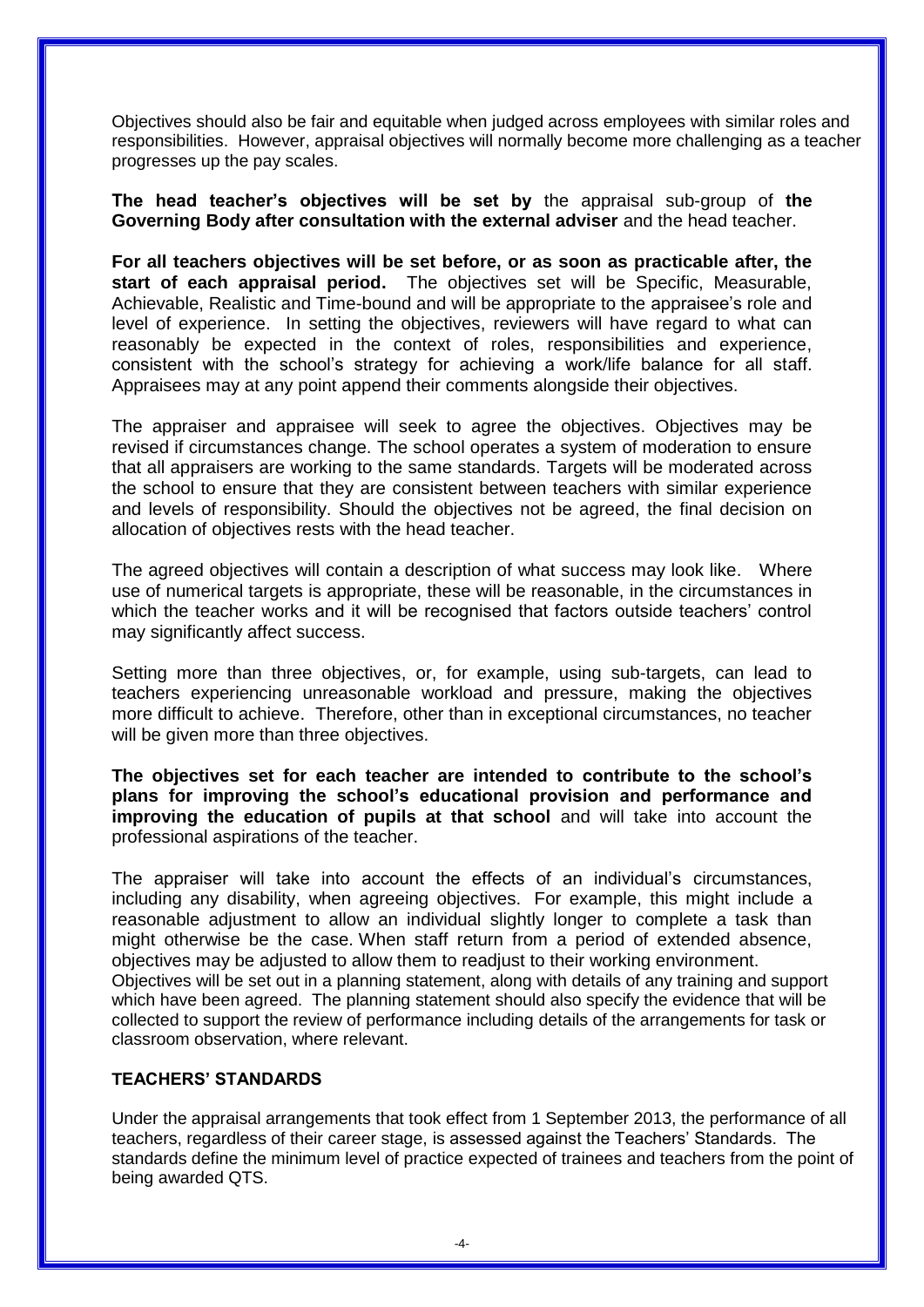The standards against which performance must be assessed in respect of a teacher are the set of standards articulated in the Teachers' Standards document and any other set of standards relating to teachers' performance published by the secretary of state as the governing body or head teacher determine as being applicable.

In order to meet the Teachers' Standards, a teacher will need to demonstrate that their practice is consistent with the definitions set out in Part 1 (Teaching) and Part 2 (Personal & Professional Conduct).

A full version of the Teachers' Standards can be found at <https://www.gov.uk/government/publications/teachers-standards>

## **GATHERING THE EVIDENCE**

As part of the overall appraisal process, it will be critically important for all members of staff who are subject to the school's staff appraisal policy to be clear about the evidence that will be required by their appraiser to enable the appraiser to assess their performance and make a substantiated and evidence-based pay recommendation to the 'decision maker'.

Judgements relating to performance should be supported by evidence, agreed at the beginning of the performance cycle. Evidence should show and demonstrate a contribution towards:

- an increasing positive impact in pupil progress;
- an increasing impact on wider outcomes for pupils;
- improvement in specific elements of practice, e.g. lesson planning;
- an increasing contribution to the work at the school;
- an increasing impact on the effectiveness of staff.

The evidence gathered by a member of staff will largely be determined by the nature and scope of the agreed objectives and / or the Teachers' Standards. Examples of evidence may include:

- classroom observations
- task observations
- reviews of assessment results
- reviews of lesson planning records
- internal tracking
- moderation within and across schools
- pupils' Voice
- parents' Voice
- head teachers' walkabouts
- evidence supporting progress against Teachers' Standards

## **PAY PROGRESSION LINKED TO PERFORMANCE**

The governing body must consider annually whether or not to increase the salary of teachers who have completed a year of employment since the previous annual pay determination and, if so, to what salary within the relevant pay ranges.

All pay recommendations should be clearly attributable to the performance of an employee.

The relevant body must decide how pay progression will be determined, subject to the following: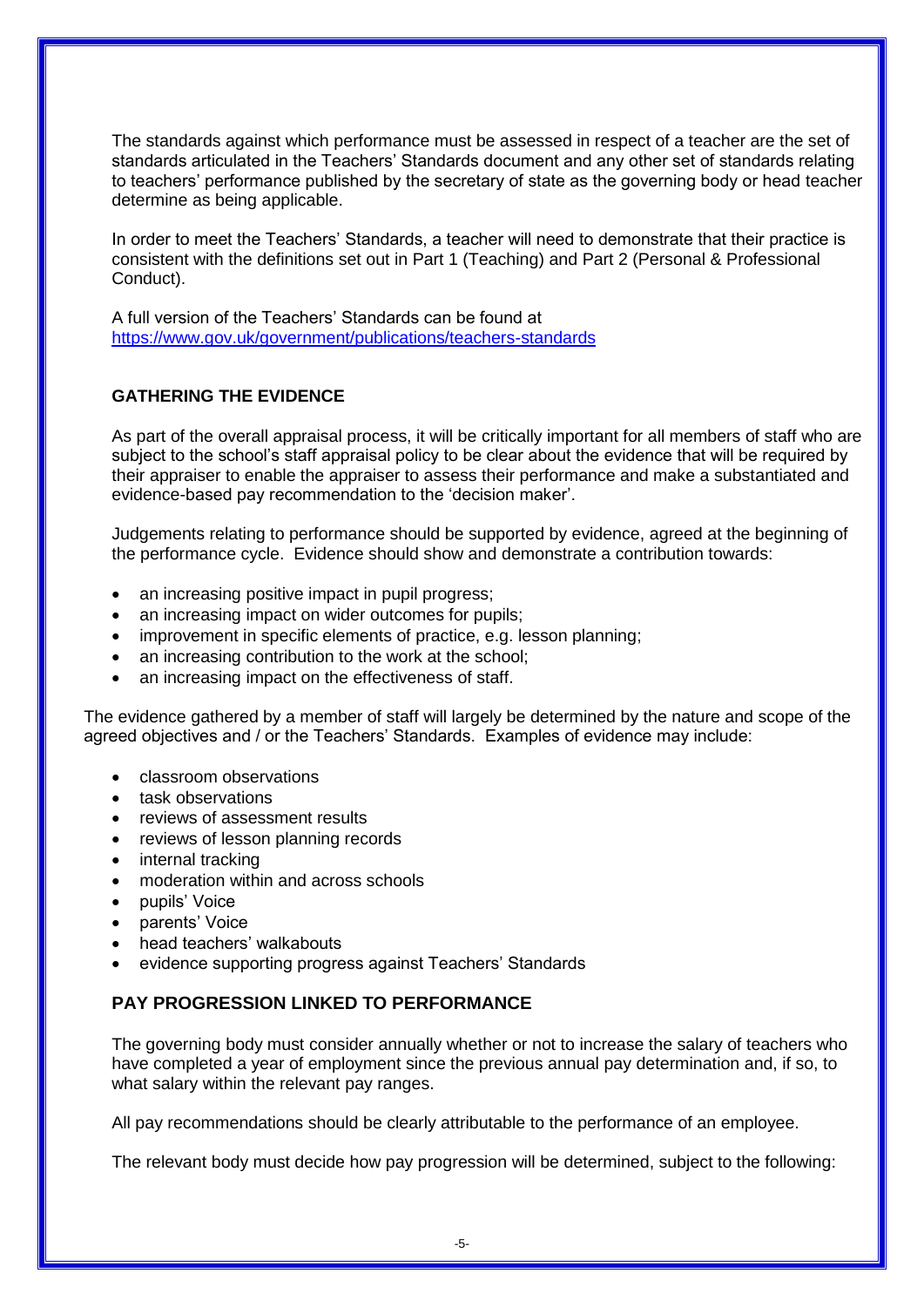a. The decision, whether or not to award pay progression, must be related to a teacher's performance.

- b. A pay recommendation must be made in writing as part of a teacher's annual appraisal report.
- c. Where a teacher is not subject to either the 2012 or the 2011 regulations, the relevant body must determine through what process the teacher's performance will be assessed and a pay recommendation made for the purposes of making its decision on pay.
- d. Continued good performance, as defined by an individual school's pay policy, should give a classroom or an unqualified teacher an expectation of progression to the top of their respective pay ranges.
- e. A decision may be made not to award pay progression, whether or not the teacher is subject to capability proceedings.

**The teacher will receive as soon as practicable following the end of each appraisal period** – and have the opportunity to comment on - **a written appraisal report**. **The appraisal report will include:**

- details of the teacher's objectives for the appraisal period in question;
- **an assessment of the teacher's performance of their role and responsibilities against their objectives, and against the relevant standards;**
- **an assessment of the teacher's training and development needs and identification of any action that should be taken to address them;**
- **a recommendation on pay where that is relevant** (N.B. pay recommendations need to be made by 31 December for head teachers and by 31 October for other teachers)*;*
- a space for the teacher's own comments;

A review meeting will take place to discuss the content of the report and any further action required and to inform objective setting for the next cycle.

The assessment of performance and of training and development needs will inform the planning process for the following appraisal period.

At least one interim review meeting will be held during the appraisal year for all teachers.

To move up the main pay range, one point at a time, teachers will need to have made good progress towards achieving their objectives and have demonstrated that they are competent in all elements of the Teachers' Standards. Teaching should be 'good', as defined by Ofsted. If the overall appraisal evidence shows that a teacher has demonstrated exceptional performance, the governing body will consider awarding enhanced pay progression, up to a maximum of *2*  reference points. Teaching should be 'outstanding', as defined by Ofsted.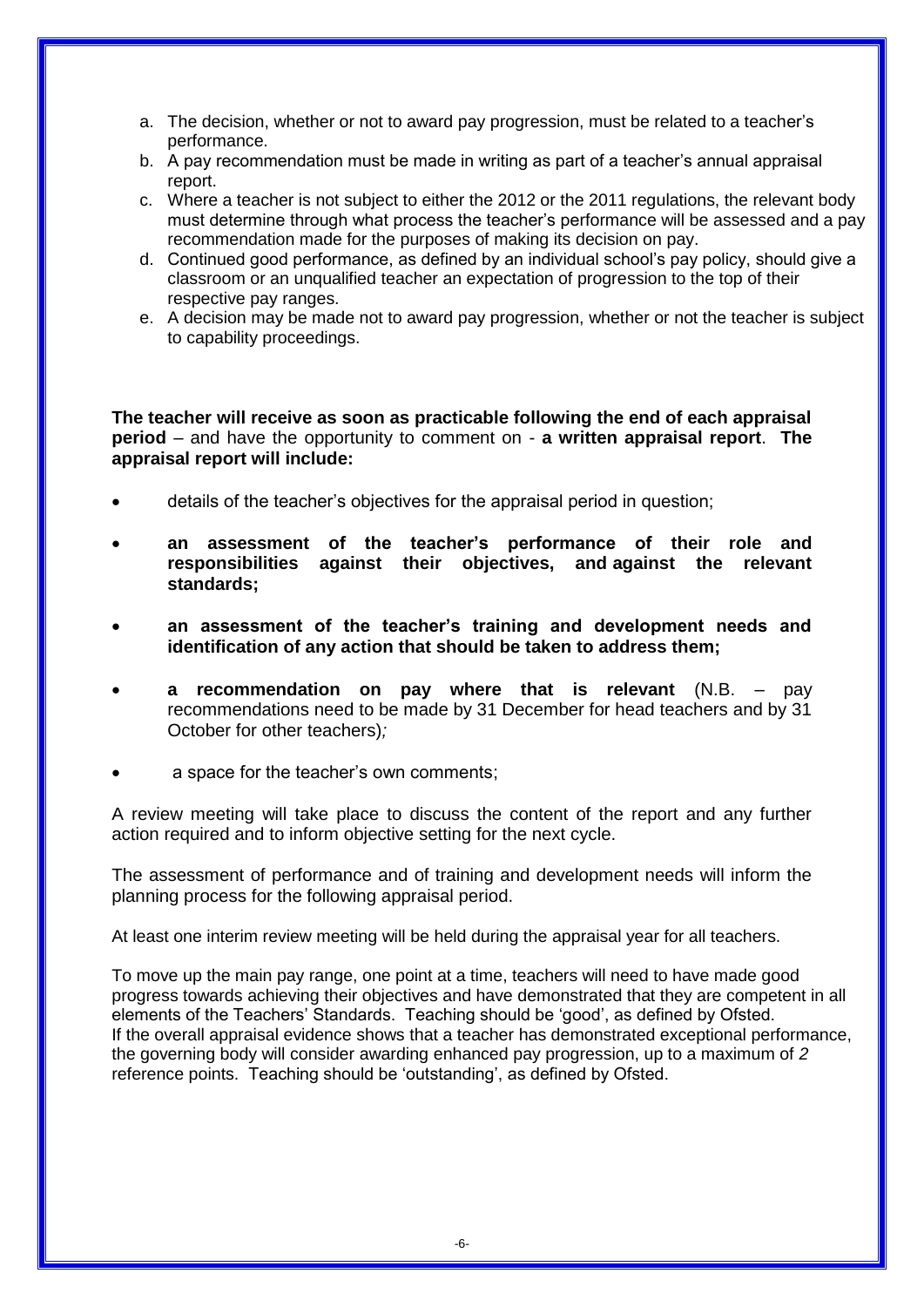The value of the pay points will include any uplift to the national pay framework for the corresponding September.

The governing body will ensure that its processes are open, transparent and fair. All decisions will be objectively justified. Adjustments will be made to take account of special circumstances, e.g. an absence on maternity or long-term sick leave. The exact adjustments will be made on a case-by-case basis, depending on the individual teacher's circumstances and the school's circumstances.

The Governing Body has agreed the pay policy of the school and has considered the implications of the appraisal policy with respect to the arrangements relating to teachers' pay in accordance with the *STPCD*. The Governing Body will ensure that decisions on pay progression are made by 31 December for head teachers and by 31 October for other teachers.

## **OBSERVATION**

The effective and efficient operation of the appraisal process requires lesson observation to be a confidential process of constructive engagement within an atmosphere of support and co-operation.

Accordingly, observations will be carried out in a supportive fashion, with professionalism, integrity and courtesy, will be evaluated objectively and reported accurately and fairly and will take account of particular circumstances which may affect performance on the day.

At least five working days' notice of the date and time of the observation will be given and verbal feedback provided by at least by the end of the next school day and written feedback within 5 working days, unless circumstances make this impossible.

Classroom observation will be carried out by qualified teachers.

For the purposes of appraisal, teachers' performance will be observed on an appropriate and reasonable number of occasions and will, as far as possible, be agreed by the appraiser with the appraisee based on the individual circumstances of the teacher and the overall needs of the school. The number and duration of appraisal observations will be in accordance with the school/academy's observation protocol, which includes provision for exceptional circumstances where concerns have been raised about a teacher's performance, or where the teacher requests additional observation visits.

Head teachers or other leaders with responsibility for learning and teaching standards may 'drop in' or undertake other observations to evaluate the standards of teaching and learning and to ensure that high standards of professional performance are established and maintained. The length and frequency of 'drop in' or other observations, and the notice to be given, will vary depending on specific circumstances but will be in accordance with the school's classroom observation and drop-in policy.

For the purpose of professional development, feedback about lesson observations should be developmental, not simply a judgement using Ofsted grades.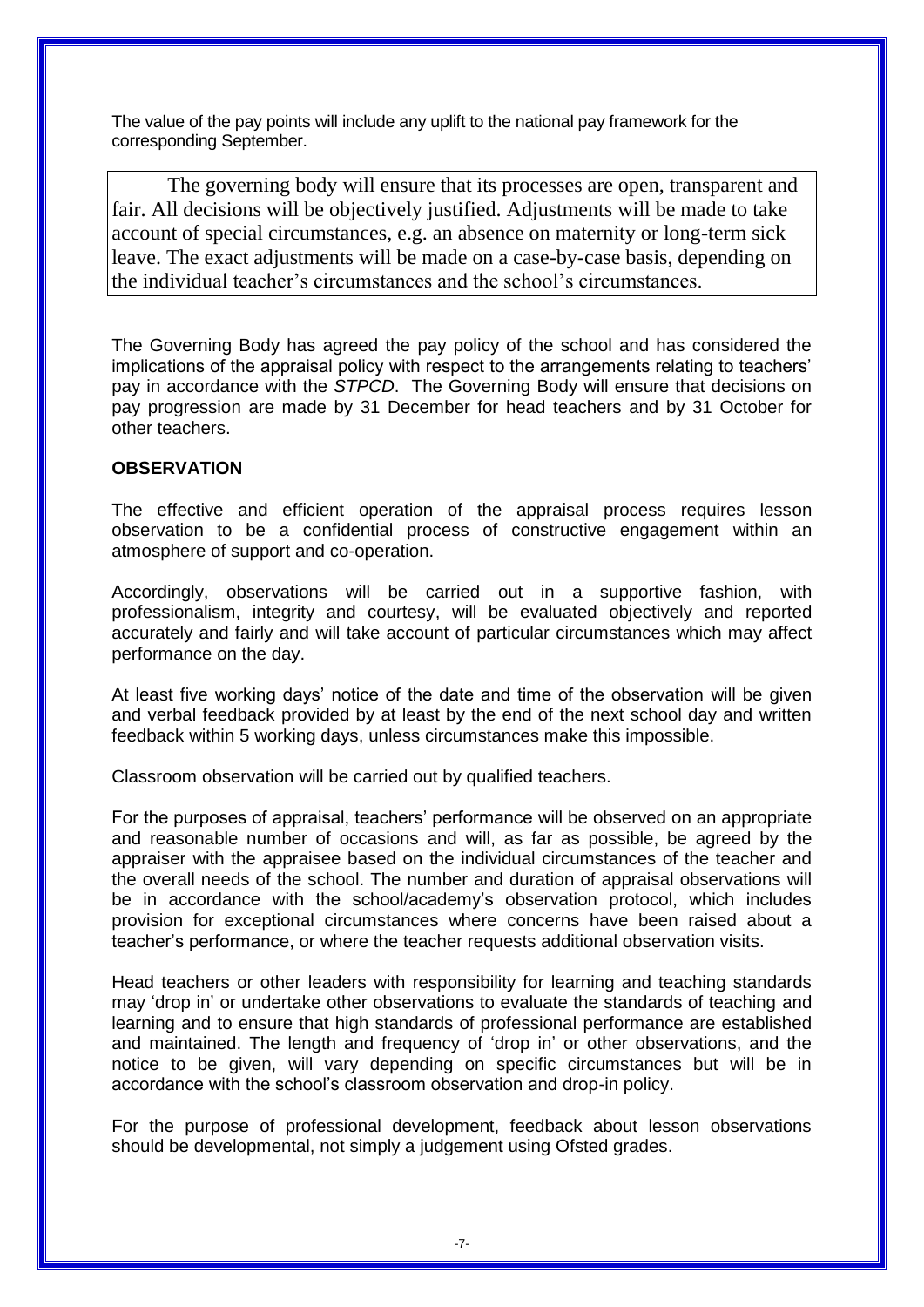This school will use the findings of each observation, including appraisal observations, for other management requirements (for example subject area reviews), thereby seeking to minmise the total number of occasions on which teachers are observed.

Teachers (including the head teacher) whose posts have responsibilities outside the classroom should also expect to have their performance of those responsibilities observed and assessed.

## **DEVELOPMENT AND SUPPORT**

Appraisal is a supportive process which will be used to inform continuing professional development. The school wishes to encourage a culture in which all teachers take responsibility for improving their teaching through appropriate professional development, through peer observation for example. Professional development will be linked to school improvement priorities and to the on-going professional development needs and priorities of individual teachers.

The school's/academy's CPD programme will be informed by the training and development needs identified as part of the appraisal process. The Governing Body will ensure in the budget planning that, as far as possible, resources are made available in the school budget for appropriate training, and support agreed for appraisees, maintaining access on an equitable basis.

An account of the training and development needs of teachers including the instances where it did not prove possible to provide any agreed CPD, will form a part of the head teacher's annual report to the Governing Body about the operation of the appraisal process in the school.

With regard to the provision of CPD in the case of competing demands on the school budget, a decision on relative priority will be taken with regard to the extent to which:

- (a) the training and support will help the school/academy to achieve its priorities; and
- (b) the CPD identified is essential for an appraisee to meet their objectives.

Account will be taken in a review meeting of where it has not been possible for teachers to fully meet their performance criteria because the support recorded in the planning statement has not been provided.

## **FEEDBACK/TEACHERS EXPERIENCING DIFFICULTIES**

Teachers will receive constructive feedback on their performance throughout the year and as soon as practicable after observation has taken place or other evidence has come to light. Feedback will highlight particular areas of strength as well as any areas that need further development.

At least one interim review meeting will be held during the appraisal year for all teachers.

Where there are concerns about any aspects of the teacher's performance the appraiser will arrange to meet the teacher to:

> • give clear feedback to the teacher about the nature and seriousness of the concerns;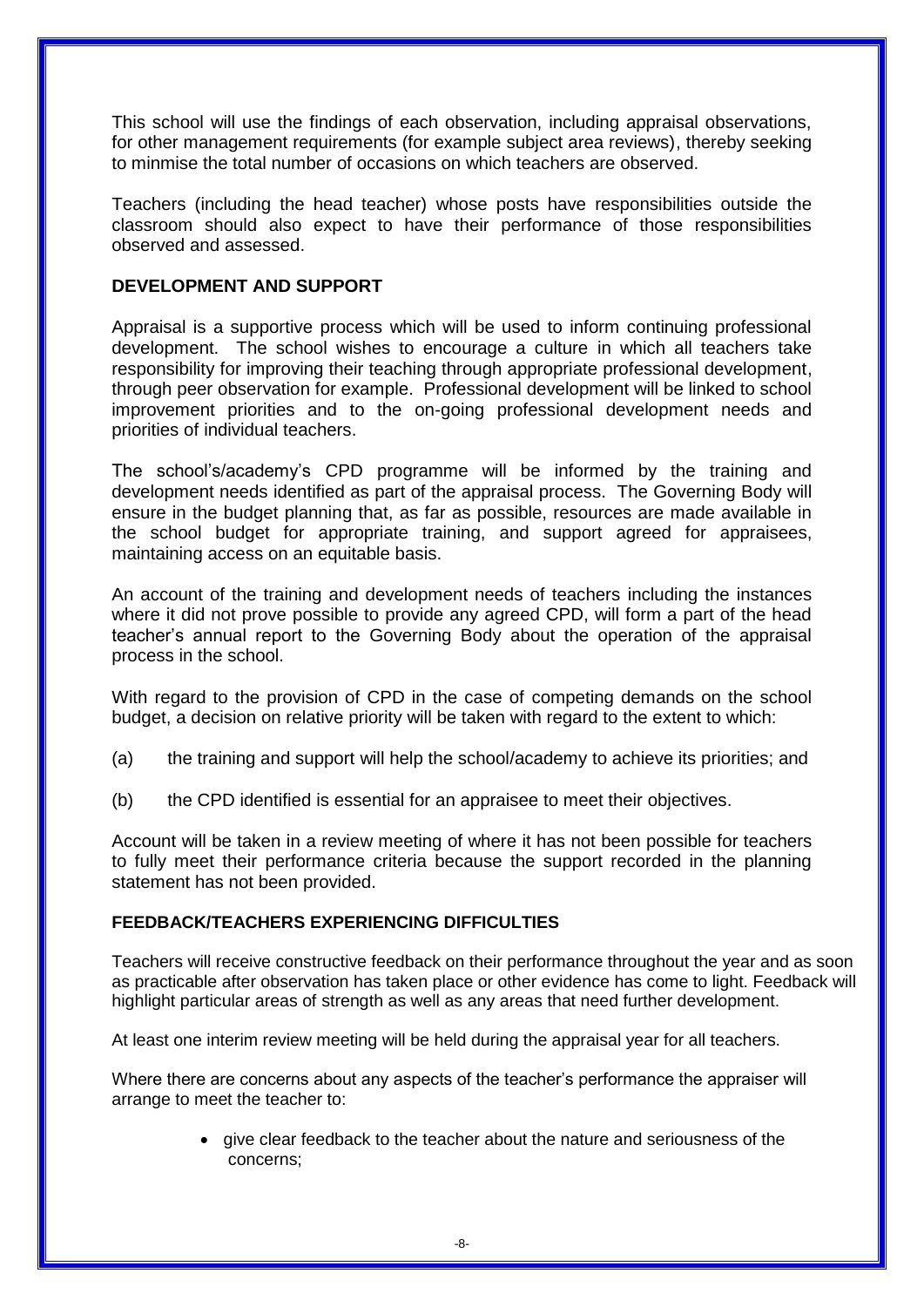- give the teacher the opportunity to comment and discuss the concerns;
- agree any support (e.g. coaching, mentoring, structured observations), that will be provided to help address those specific concerns;
- make clear how, and by when, the appraiser will review progress (it may be appropriate to revise objectives, and it will be necessary to allow sufficient time for improvement. The amount of time is up to the school but should reflect the seriousness of the concerns)
- $\bullet$  explain the implications and process if no or insufficient improvement is made.

Following the meeting the teacher will be given an Improvement plan summarising the points above.

When progress is reviewed, if the appraiser is satisfied that the teacher has made, or is making, sufficient improvement, the appraisal process will continue as normal, with any remaining issues continuing to be addressed through that process.

#### **Transition to Capability**

If the appraiser is not satisfied with progress, the teacher will be notified in writing that the appraisal system will no longer apply and that their performance will be managed under the capability procedure, and will be invited to a formal capability meeting.

## **APPEALS**

Appraisees have a right of appeal against any of the entries in the written appraisal report. Details of the appeals process are available from the head teacher or from the school Governing Body. Where the head teacher has not been recommended for pay progression he/she will be informed by the appropriate governor. The head teacher will notify any teacher who has not been recommended for pay progression of the date when the Governing Body meets to consider pay recommendations, following which the teacher (and head teacher when the head has not been recommend for pay progression) may exercise the right of appeal, assisted by a companion who may be a colleague, a trade union official or a trade union representative.

## **GENERAL PRINCIPLES UNDERLYING THIS POLICY**

ACAS Code Of Practice on Disciplinary and Grievance Procedures

The conduct of the formal capability stage will be undertaken in accordance with the provisions of the ACAS *Code of Practice*.

Consistency of Treatment and Fairness

The Governing Body is committed to ensuring consistency of treatment and fairness and will abide by all relevant equality legislation.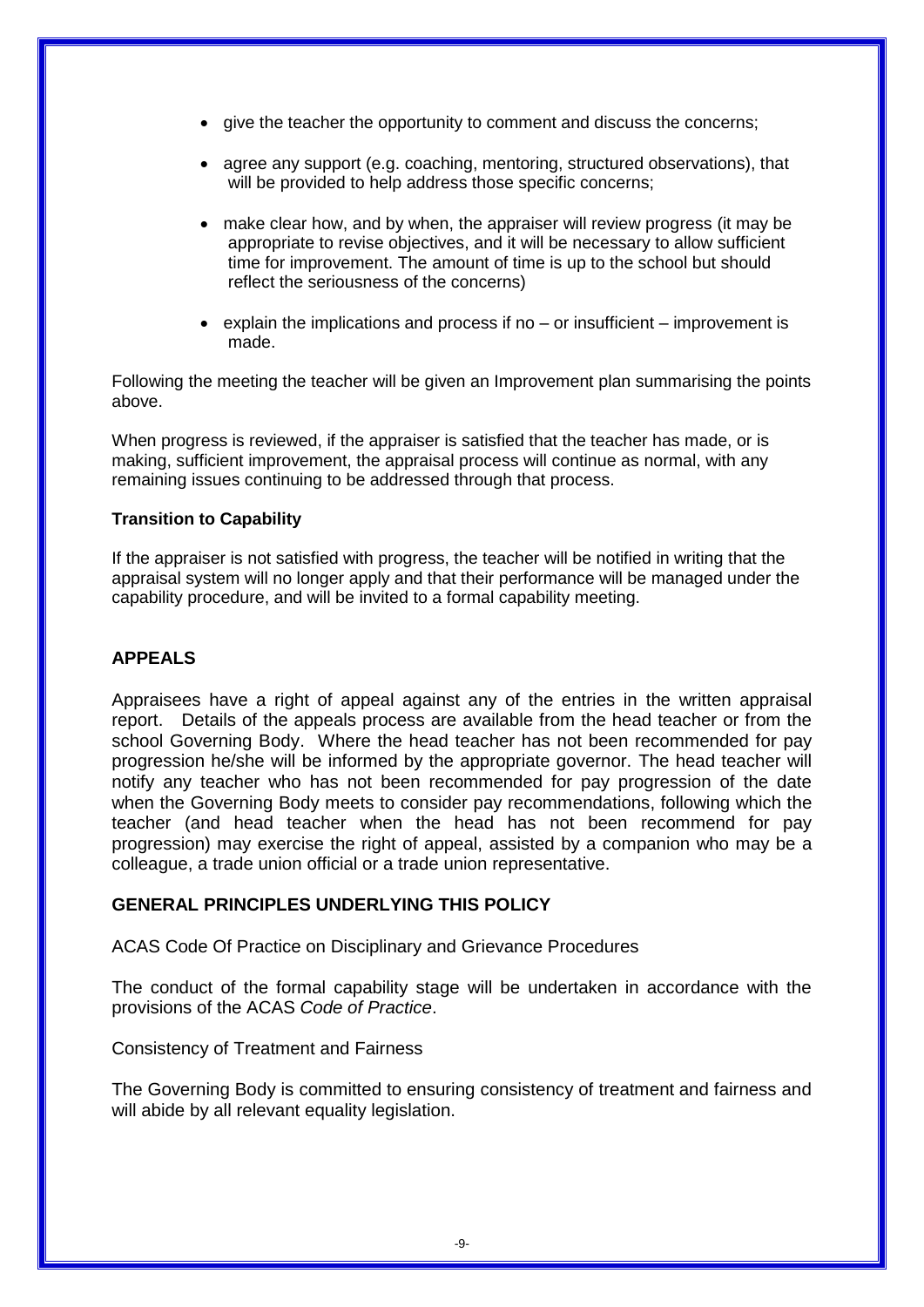#### **SICKNESS**

If long term sickness absence appears to have been triggered by the commencement of monitoring or a formal capability procedure, the case will be dealt with in accordance with the school's absence policy and will normally be referred to the occupational health service to assess the member of staff's health and fitness for continued employment and the appropriateness or otherwise of continuing with monitoring or formal procedures*.* In some cases it may be appropriate for formal procedures to continue during a period of sickness absence. However, the views of the occupational health physician will always be taken into account before a decision is reached.

## **GRIEVANCES**

Where a member of staff raises a grievance during the appraisal or capability process, the appraisal or capability process may be temporarily suspended in order to deal with the grievance. Where the grievance and appraisal or capability cases are related it may be appropriate to deal with both issues concurrently.

## **CONFIDENTIALITY AND PROFESSIONAL RELATIONSHIPS**

The appraisal and capability processes will be treated with confidentiality. Only the appraiser's line manager or, where s/he had more than one, each of her/his line managers will be provided with access to the appraisee's plan recorded in her/his statements. This will be done upon request and only where this is necessary to enable the line manager to discharge her/his line management responsibilities. Appraisees will be consulted on requests for access to statements in the context of this policy.

The process of gathering evidence for performance review will not compromise normal professional relationships between teachers. The Governing Body recognises that the reviewer will consult with, and seek to secure the agreement of, the reviewee before seeking information from other colleagues about the work of the reviewee.

However, the desire for confidentiality does not override the need for the head teacher and Governing Body to quality-assure the operation and effectiveness of the appraisal system. The head teacher or appropriate colleague might, for example, review all teachers' objectives and written appraisal records personally – to check consistency of approach and expectation between different appraisers. The head teacher will also wish to be aware of/moderate any pay recommendations that have been made.

## **MONITORING AND EVALUATION**

The Governing Body and head teacher will monitor the operation and effectiveness of the school's appraisal arrangements.

The head teacher will provide the Governing Body with a written report on the operation of the school's/academy's appraisal and capability policies annually. The report will not identify any individual by name. The report will include an assessment of the impact of these policies on:

- Race
- Sex
- Sexual Orientation